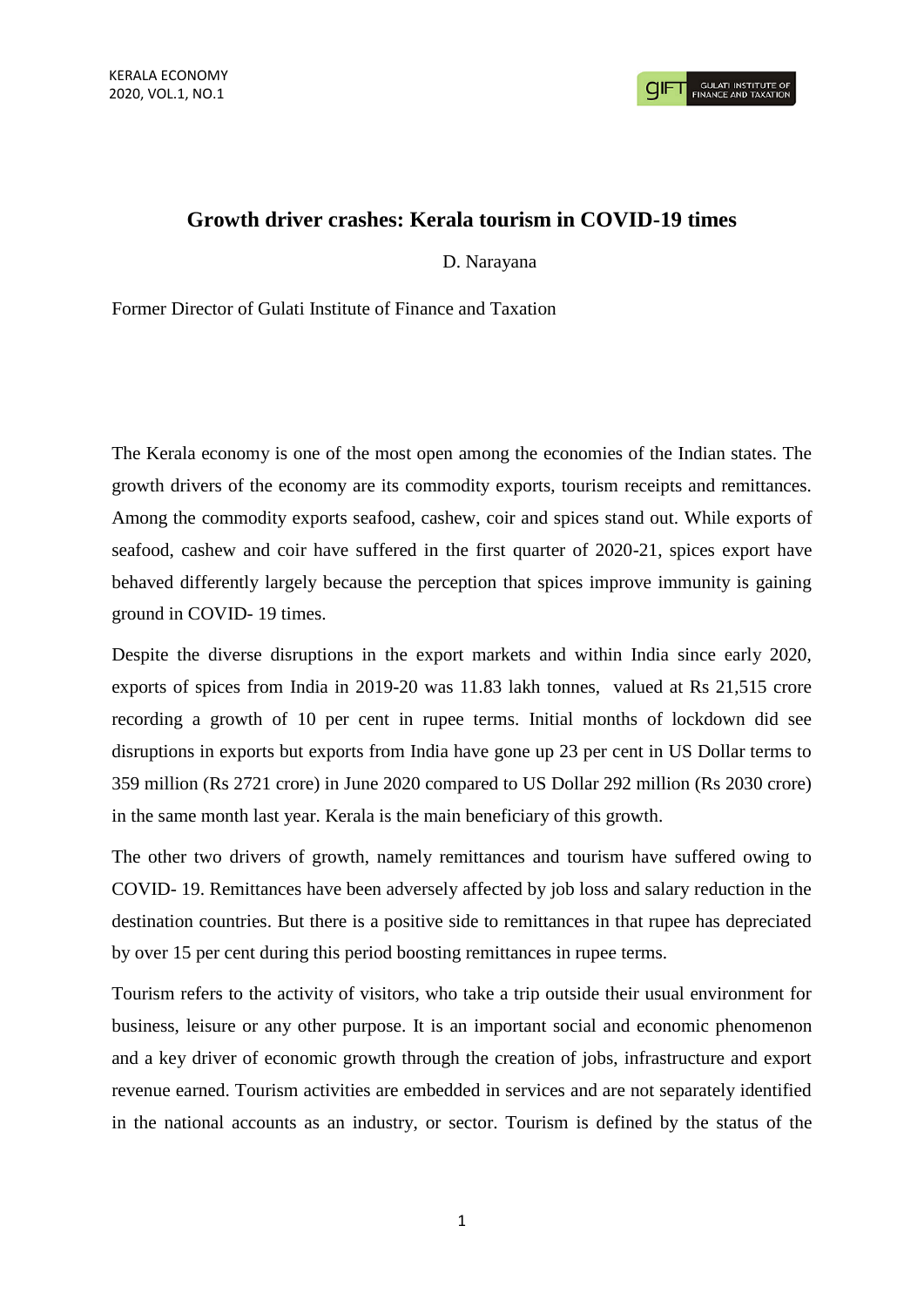KERALA ECONOMY

consumer, not according to the status of the producer. Hence, contribution of tourism to the GDP needs to be estimated by developing satellite accounts.

| Month    | Foreign |        |         | Domestic |         |         |
|----------|---------|--------|---------|----------|---------|---------|
|          | 2019    | 2020   | Change  | 2019     | 2020    | %Change |
| January  | 160588  | 176646 | 10      | 1515551  | 1818661 | 20      |
| February | 148024  | 130261 | $-12$   | 1335665  | 1442518 | 8       |
| March    | 113857  | 37573  | $-67$   | 1339252  | 562486  | $-58$   |
| April    | 86693   | 2861   | $-96.7$ | 1613257  | 19359   | $-98.8$ |
| May      | 49952   | 549    | -99     | 1818986  | 21828   | $-98.8$ |
| June     | 45675   | 502    | -99     | 1341496  | 32196   | $-97.6$ |

**Table 1.** Tourist arrivals in Kerala, foreign and domestic, 2019 and 2020

Without going into the methodology of tourism satellite account, it is enough to mention that tourism characteristic consumption products and activities are accommodation services, food and beverages services, transport services, rental services, cultural services and so on. In addition, tourism gross fixed capital formation and tourism collective consumption are also related to tourism and enter into value added computations. For each of these industries, the fraction of its gross value added corresponding to the contribution of its output to tourism consumption is estimated and summed up over all industries to arrive at Tourism Direct Gross Value Added (TDGVA). In Kerala, around 70 per cent of accommodation services, 53 per cent of food and beverages services, 63 per cent of transport services, 80% of air and rail services and around 30 per cent of health and medical services are accounted for by tourism. TDGVA and Tourism Direct Gross Domestic Product (TDGDP) together with the associated use tables provide the basis to compute input-output tables and facilitate estimation of indirect contribution of tourism to the economy. The share of Gross Value Added of Tourism Industry of Kerala in its GSDP was estimated to be 10.5 percent in 2009-10. If indirect contributions are added, the share goes up to 21.3 per cent (NCAER, Regional Tourism Satellite Account for Kerala and Madhya Pradesh - 2009-10, NCAER (available at http://tourism.gov.in/sites/default/files/Other/TSA\_Kerala\_MP% 20new.pdf).

2